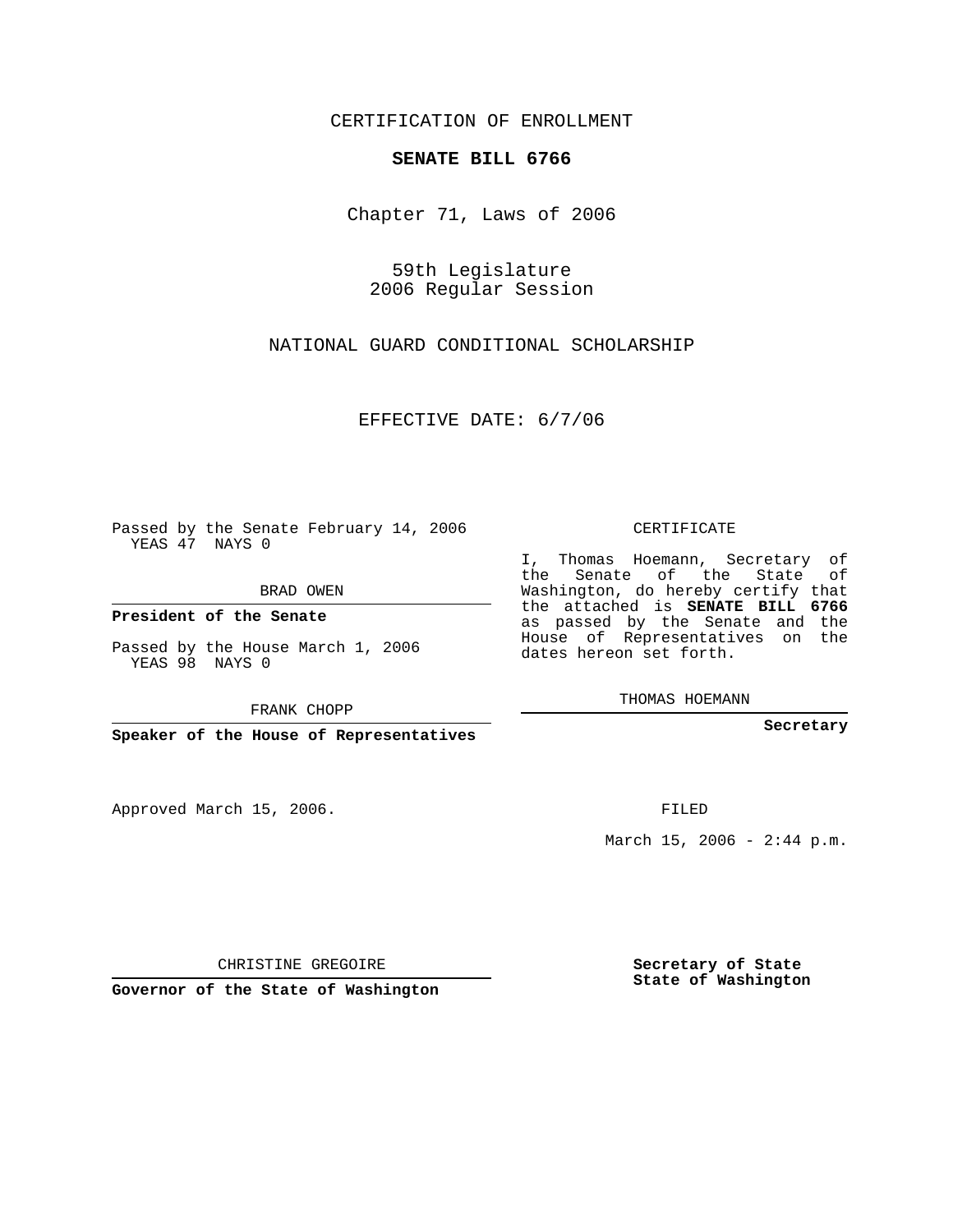## **SENATE BILL 6766** \_\_\_\_\_\_\_\_\_\_\_\_\_\_\_\_\_\_\_\_\_\_\_\_\_\_\_\_\_\_\_\_\_\_\_\_\_\_\_\_\_\_\_\_\_

\_\_\_\_\_\_\_\_\_\_\_\_\_\_\_\_\_\_\_\_\_\_\_\_\_\_\_\_\_\_\_\_\_\_\_\_\_\_\_\_\_\_\_\_\_

Passed Legislature - 2006 Regular Session

## **State of Washington 59th Legislature 2006 Regular Session**

**By** Senators Schmidt, McAuliffe and Rasmussen

Read first time 01/23/2006. Referred to Committee on Early Learning, K-12 & Higher Education.

 AN ACT Relating to the national guard conditional scholarship; and amending RCW 28B.103.010 and 28B.103.020.

BE IT ENACTED BY THE LEGISLATURE OF THE STATE OF WASHINGTON:

 **Sec. 1.** RCW 28B.103.010 and 2000 c 159 s 1 are each amended to read as follows:

 Unless the context clearly requires otherwise, the definitions in this section apply throughout this section and RCW 28B.103.020 and 28B.103.030.

 (1) "Eligible student" means an enlisted member or an officer of the rank of captain or below in the Washington national guard who attends an institution of higher education that is located in this state and accredited by the Northwest Association of Schools and 13 Colleges, or beginning September 1, 2006, an institution that is 14 located in this state that provides approved training under the Montgomery GI Bill, and who meets any additional selection criteria adopted by the office.

 (2) "Conditional scholarship" means a loan that is forgiven in whole or in part if the recipient renders service as a member of the Washington national guard under rules adopted by the office.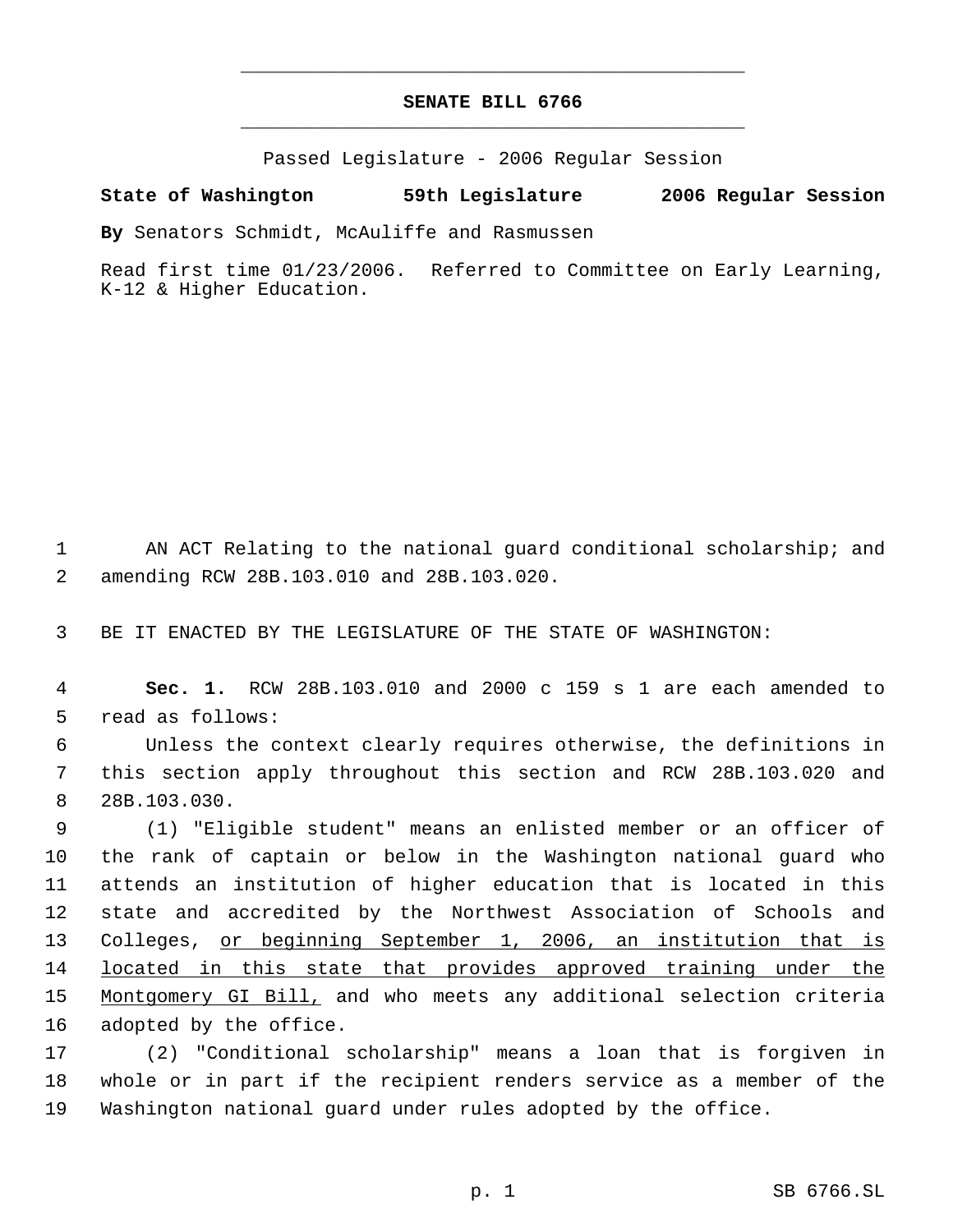(3) "Forgiven" or "to forgive" or "forgiveness" means either to render service in the Washington national guard in lieu of monetary repayment, or to be relieved of the service obligation under rules adopted by the office.

 (4) "Office" means the office of the adjutant general of the state military department.

 (5) "Participant" means an eligible student who has received a conditional scholarship under this chapter.

 (6) "Service obligation" means serving in the Washington national guard for one additional year for each year of conditional scholarship received under this program.

 **Sec. 2.** RCW 28B.103.020 and 1994 c 234 s 6 are each amended to read as follows:

 The Washington state national guard conditional scholarship program is established. The program shall be administered by the office. In administering the program, the powers and duties of the office shall include, but need not be limited to:

 (1) The selection of eligible students to receive conditional scholarships;

 (2) The award of conditional scholarships funded by federal and state funds, private donations, or repayments from any participant who does not complete the participant's service obligation. Use of state funds is subject to available funds. The annual amount of each conditional scholarship may vary, but shall not exceed the annual cost of undergraduate tuition fees and services and activities fees at the University of Washington, plus an allowance for books and supplies;

 (3) The adoption of necessary rules and guidelines, including establishing a priority for eligible students attending an institution 29 of higher education located in this state that is accredited by the Northwest Association of Schools and Colleges;

 (4) The adoption of participant selection criteria. The criteria may include but need not be limited to requirements for: Satisfactory progress, minimum grade point averages, enrollment in courses or programs that lead to a baccalaureate degree or an associate degree or a certificate, and satisfactory participation as a member of the Washington national guard;